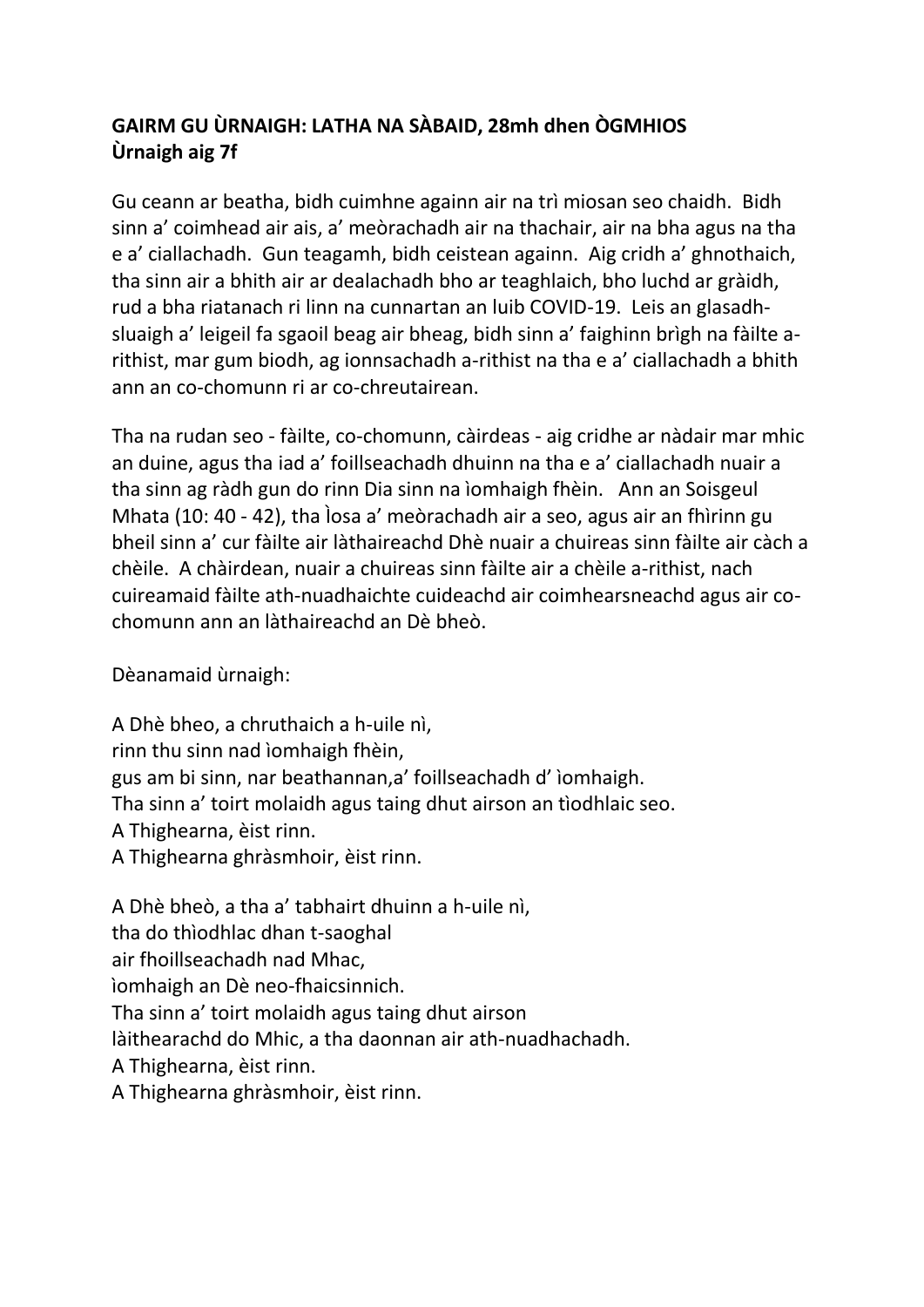A Dhè bheò, a tha ag ath-nuadhachadh a h-uile nì,

tha thu ag iarraidh oirnn ar dàimhean le càch a chèile ath-nuadhachadh,

gus am bi sinn ag ath-nuadhachadh ar dàimh leat fhèin.

Tha sinn a' toirt molaidh agus taing dhut airson

an fhàilte agus an ath-nuadhachaidh a tha thu toirt dhuinn.

A Thighearna, èist rinn.

A Thighearna ghràsmhoir, èist rinn.

A Dhè bheò, a Dhè na Fàilte,

cuiridh tu fàilte oirnn nuair a thilleas sinn thugad,

sgìth agus fo eallach.

Gabh rinn mar a tha sinn, agus tabhair dhuinn do mhaitheanas nuair a thèid sinn air seachran.

Tha sinn a' toirt molaidh agus taing dhut airson an gràidh a tha sinn a' faighinn nad fhàilte.

A Thighearna, èist rinn.

A Thighearna ghràsmhoir, èist rinn.

A Dhè bheo, A Dhè a' ghràidh,

tha thu a' tairgsinn dhuinn tìodhlacan matha,

agus ag iarraidh oirnn ghabhail riutha.

Mar fhreagairt, tha sinn a' tairgsinn dhutsa ar beathannan uile gu lèir, ar ninntinnean, ar cuirp, ar spioradan.

Tha sinn a' toirt molaidh agus taing dhut airson gealladh seasmhach do ghràidh.

A Thighearna, èist rinn.

A Thighearna ghràsmhoir, èist rinn.

Soidhnichte:

- An Ceart Urramach Màrtainn Fair, Moderàtor Àrd-Sheanadh Eaglais na h-Alba
- Am Fìor Urramach Leo Cushley, Àrd-Easbaig Chill Rìmhinn agus Dùn Èideann
- Am Fìor Urramach Marcus Strange, Primus as leth Colaiste nan Easbaigean, Eaglais Easbaigeach na h-Alba
- An t-Urramach Iain Fulton, Moderàtor, Eaglais Shaor Aonaichte na h-Alba
- An t-Urramach Daibhidh Pickering, Moderàtor, Eaglais Ath-Leasaichte Aonaichte (Alba)